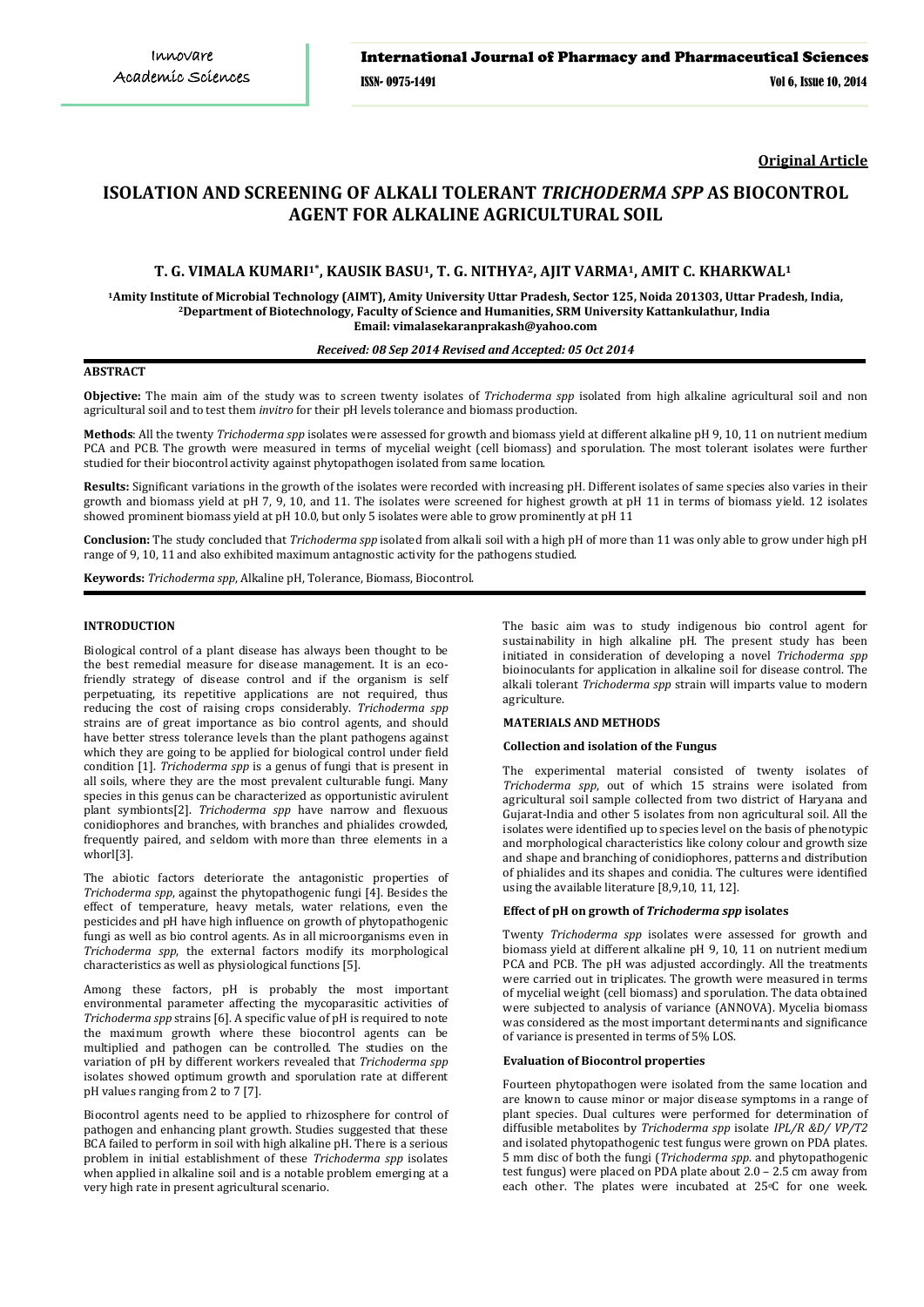Inhibition of the pathogenic fungal growth was measured. Control was taken without *Trichoderma spp* in the bottom plate. Observation was recorded after one week and percent inhibition was calculated. All the experiments were conducted in three replications.

#### **RESULTS**

Twenty isolates were obtained from the soil sample collected from two different states of Haryana and Gujarat -India and that involved both agricultural and non agricultural soil. The isolates were identified using various morphological keys available. The isolated *Trichoderma spp* species were differentiated on the basis of conidiophore and conidium morphology.

#### **Isolation of** *Trichoderma spp* **isolates**

A total of twenty isolates were screened and out of these, 15 isolates were from agricultural soil and 5 isolates were from non agricultural soil. The agricultural soil consists of varied crops like paddy, ground nut, cucumber, onion and so many.

The non agricultural soils were from areas adjacent to land with alkaline pH. The *Trichoderma spp* isolated from agricultural land are *Trichoderma sppviride, Trichoderma sppharzianum, Trichoderma sppasperellum, Trichoderma sppvirens and Trichoderma spplongibrachiatum. Trichoderma spp* obtained from non agricultural soils are *Trichoderma sppvirens, Trichoderma sppharzianum, Trichoderma sppkoningii.*

#### **Effect of pH on growth of** *Trichoderma spp* **isolates**

All the isolates were subjected to *invitro* study for alkali tolerance at pH 9,10,11,12 with pH 7 as control. Only five isolates showed a positive growth at pH 11.0.

#### **Statistical Analysis**

The data was subjected to analysis of variance (ANOVA) Table3:ANNOVA (Analysis of Variance) and significance of variance was presented at 5% level using IRRISTAT windows ver. 4.1.

|  |  | Table 1: Isolated <i>Trichoderma spp</i> spp. from agricultural and non-agricultural soils |  |
|--|--|--------------------------------------------------------------------------------------------|--|
|  |  |                                                                                            |  |

| S. No. | <b>Isolate No.</b> | Organism                       |  |
|--------|--------------------|--------------------------------|--|
| 01     | IPL/VP/01          | Trichoderma sppvirens          |  |
| 02     | IPL/VP/02          | Trichoderma sppviride          |  |
| 03     | IPL/VP/03          | Trichoderma sppvirens          |  |
| 04     | IPL/VP/04          | Trichoderma harzianum          |  |
| 05     | IPL/VP/05          | Trichoderma sppviride          |  |
| 06     | IPL/VP/06          | Trichoderma harzianum          |  |
| 07     | IPL/VP/07          | Trichoderma sppasperellum      |  |
| 08     | IPL/VP/08          | Trichoderma sppkoningii        |  |
| 09     | IPL/VP/09          | Trichoderma sppasperellum      |  |
| 10     | IPL/VP/10          | Trichoderma sppkoningii        |  |
| 11     | IPL/VP/11          | Trichoderma sppharzianum,      |  |
| 12     | IPL/VP/12          | Trichoderma sppkoningii.       |  |
| 13     | IPL/VP/13          | Trichoderma sppvirens          |  |
| 14     | IPL/VP/14          | Trichoderma spplongibrachiatum |  |
| 15     | IPL/VP/15          | Trichoderma sppvirens          |  |
| 16     | IPL/VP/16          | Trichoderma viride             |  |
| 17     | IPL/VP/17          | Trichoderma sppvirens          |  |
| 18     | IPL/VP/18          | Trichoderma harzianum          |  |
| 19     | IPL/VP/19          | Trichoderma harzianum          |  |
| 20     | IPL/VP/20          | Trichoderma harzianum          |  |
|        |                    |                                |  |

## **Table 2: Effect of pH 7, 9, 10,11, 12 on mycelia biomass (g) of Twenty** *Trichoderma spp* **isolates**

| S.  | <b>Isolate No.</b> | pH7     |                                  |                 |                  | pH 9.0 |                 |                 |                  | pH 10.0 |                 |                 |                  | pH 11.0 |                 |                 |                  |
|-----|--------------------|---------|----------------------------------|-----------------|------------------|--------|-----------------|-----------------|------------------|---------|-----------------|-----------------|------------------|---------|-----------------|-----------------|------------------|
| No. |                    |         | Control in grams/100 ml of broth |                 |                  |        |                 |                 |                  |         |                 |                 |                  |         |                 |                 |                  |
|     |                    | 3rd dav | 5 <sup>th</sup> dav              | 7 <sup>th</sup> | 10 <sup>th</sup> | 3rd    | 5 <sup>th</sup> | 7 <sup>th</sup> | 10 <sup>th</sup> | 3rd     | 5 <sup>th</sup> | 7 <sup>th</sup> | 10 <sup>th</sup> | 3rd     | 5 <sup>th</sup> | 7 <sup>th</sup> | 10 <sup>th</sup> |
|     |                    |         |                                  | day             | day              | day    | day             | day             | day              | day     | day             | day             | day              | day     | day             | day             | day              |
| -1  | IPL/VP/01          | 0.7056  | 0.857                            | 1.234           | 1.334            | 0.654  | 0.789           | 1.123           | 1.456            | 0.234   | 0.342           | 0.987           | 0.987            | 0.214   | 0.242           | 0.387           | 0.387            |
| 2   | IPL/VP/02          | 0.9087  | 1.023                            | 1.354           | 1.456            | 0.986  | 1.345           | 1.987           | 2.435            | 0.987   | 1.234           | 1.987           | 2.426            | 0.876   | 1.209           | 1.876           | 2.123            |
| 3   | IPL/VP/03          | 0.876   | 0.945                            | 1.357           | 1.396            | 0.834  | 0.945           | 1.342           | 1.301            | 0.345   | 0.345           | 0.879           | 0.873            | 0.112   | 0.213           | 0.479           | 0.579            |
| 4   | IPL/VP/04          | 0.973   | 1.123                            | 1.456           | 1.582            | 0.832  | 1.234           | 1.432           | 1.578            | 0.832   | 1.567           | 1.789           | 1.589            | 0.745   | 1.456           | 1.678           | 1.567            |
| 5   | IPL/VP/05          | 0.543   | 0.786                            | 0.932           | 1.153            | 0.456  | 0.687           | 0.823           | 1.023            | 0.234   | 0.345           | 0.945           | 1.008            | 0.132   | 0.123           | 0.564           | 0.987            |
| 6   | IPL/VP/06          | 0.721   | 0.834                            | 1.123           | 1.375            | 0.562  | 0.748           | 1.345           | 1.456            | 0.234   | 0.345           | 0.346           | 0.456            | 0.112   | 0.223           | 0.345           | 0.321            |
| 7   | IPL/VP/07          | 0.675   | 0.723                            | 0.983           | 0.985            | 0.543  | 0.653           | 0.897           | 0.927            | 0.321   | 0.345           | 0.876           | 0.867            | 0.223   | 0.245           | 0.576           | 0.687            |
| 8   | IPL/VP/08          | 0.675   | 0.776                            | 0.887           | 1.136            | 0.576  | 0.625           | 0.778           | 1.234            | 0.231   | 0.321           | 0.567           | 0.675            | 0.234   | 0.268           | 0.456           | 0.458            |
| 9   | IPL/VP/09          | 0.765   | 0.908                            | 1.123           | 1.235            | 0.723  | 0.823           | 1.205           | 1.298            | 0.823   | 0.856           | 1.605           | 1.698            | 0.786   | 0.869           | 1.505           | 1.678            |
| 10  | IPL/VP/10          | 0.678   | 0.734                            | 1.345           | 1.456            | 0.689  | 0.654           | 1.234           | 1.345            | 0.389   | 0.354           | 0.734           | 0.745            | 0.234   | 0.243           | 0.654           | 0.654            |
| 11  | IPL/VP/11          | 0.556   | 0.886                            | 1.586           | 1.589            | 0.435  | 0.713           | 1.432           | 1.123            | 0.224   | 0.223           | 0.334           | 0.567            | 0.112   | 0.119           | 0.245           | 0.345            |
| 12  | IPL/VP/12          | 0.434   | 0.678                            | 1.457           | 1.435            | 0.334  | 0.546           | 1.231           | 1.267            | 0.233   | 0.345           | 0.879           | 0.978            | 0.345   | 0.378           | 0.678           | 0.789            |
| 13  | IPL/VP/13          | 0.786   | 0.978                            | 1.345           | 1.457            | 0.345  | 0.567           | 1.210           | 1.100            | 0.145   | 0.456           | 0.710           | 0.900            | 0.104   | 0.234           | 0.564           | 0.700            |
| 14  | IPL/VP/14          | 0.879   | 0.978                            | 1.732           | 1.832            | 0.789  | 0.856           | 1.508           | 1.556            | 0.389   | 0.467           | 0.908           | 0.956            | 0.334   | 0.412           | 0.907           | 0.934            |
| 15  | IPL/VP/15          | 0.765   | 0.9872                           | 1.879           | 2.0321           | 0.556  | 0.872           | 1.259           | 1.523            | 0.456   | 0.572           | 1.005           | 1.023            | 0.123   | 0.145           | 0.605           | 0.403            |
| 16  | IPL/VP/16          | 0.897   | 0.975                            | 1.345           | 1.578            | 0.712  | 0.876           | 1.678           | 1.789            | 0.612   | 0.976           | 1.378           | 1.889            | 0.512   | 0.776           | 1.878           | 1.889            |
| 17  | IPL/VP/17          | 0.432   | 0.6578                           | 1.472           | 1.541            | 0.034  | 0.056           | 0.167           | 0.310            | 0.00    | 0.00            | 0.00            | 0.00             | 0.00    | 0.00            | 0.00            | 0.002            |
| 18  | IPL/VP/18          | 0.669   | 0.789                            | 0.856           | 0.893            | 0.567  | 0.589           | 0.786           | 0.987            | 0.267   | 0.489           | 0.786           | 0.887            | 0.112   | 0.438           | 0.656           | 0.778            |
| 19  | IPL/VP/19          | 0.632   | 0.789                            | 0.993           | 1.456            | 0.546  | 0.754           | 0.853           | 1.345            | 0.446   | 0.654           | 0.953           | 1.001            | 0.245   | 0.546           | 0.753           | 0.998            |
| 20  | IPL/VP/20          | 0.856   | 0.9231                           | 1.567           | 1.5890           | 0.856  | 0.765           | 1.456           | 1.345            | 0.231   | 0.564           | 1.045           | 1.231            | 0.112   | 0.345           | 1.123           | 1.200            |

A significant variation in biomass production was recorded among all isolates of *Trichoderma spp* species as well as different isolates of same species at all test pH values of 7, 9, 10 and 11 [Table 1]. Maximum number of isolates showed high biomass production at pH 7.00 followed by 9.00 minimum at pH 10.00only 5 isolates shows prominent growth at pH 11.00. The biomass production after 10 days i. e., at the end of the experiment ranged from 0.00 to 2.132 g in all treatments. With increasing incubation maximum isolates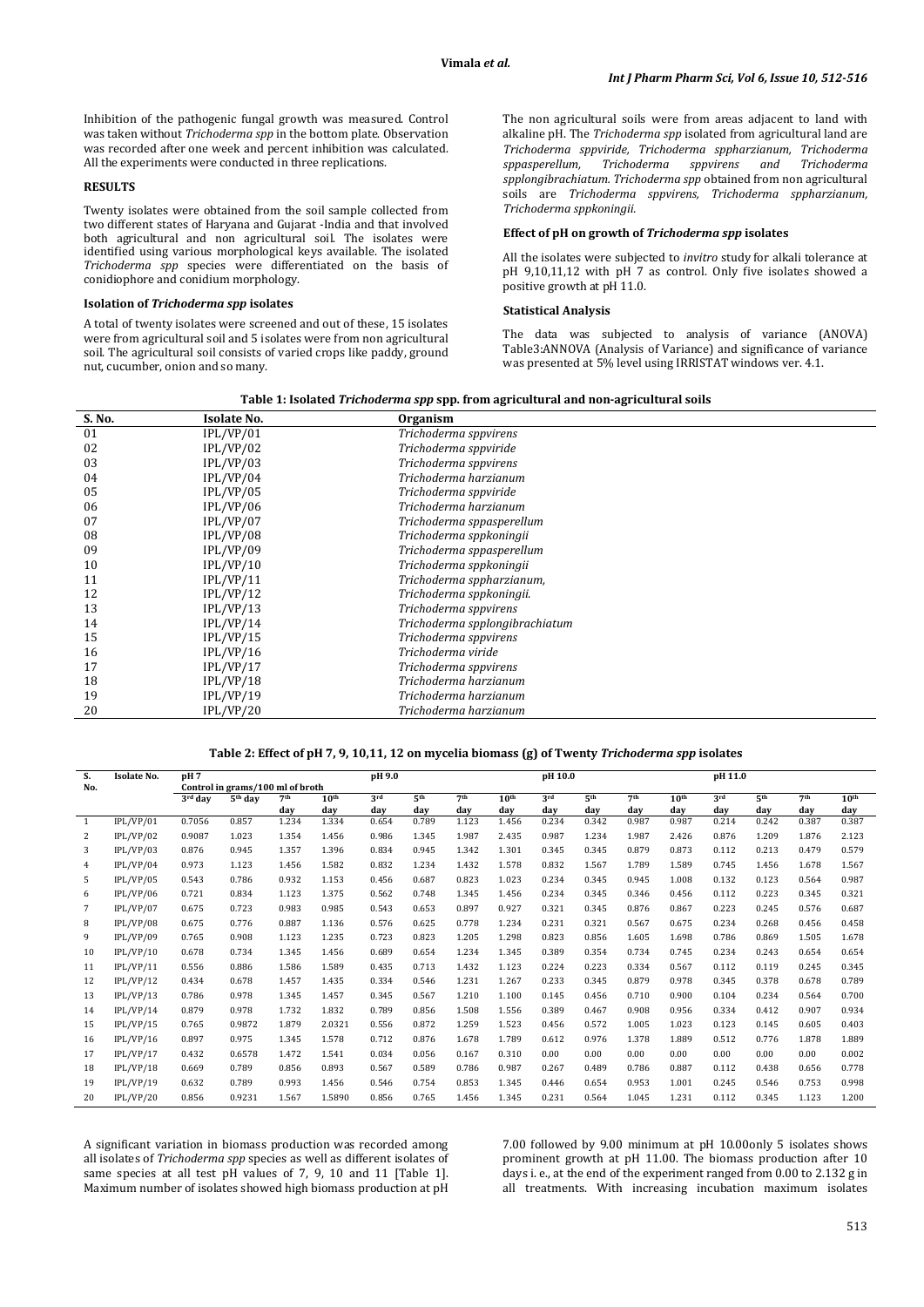showed a significant increase in biomass at all pH levels 7 – 9,but there was no significant increase in biomass at pH 10 and 11 with time. The biomass production of *T. viride*(IPL/VP/02, IPL/VP/16) was significantly higher than any other isolate at all pH levels 11 whereas *T. harzianum*(IPL/VP/04, IPL/VP/20); *T. asperellum* (IPL/VP/09) showed moderate biomass production. Minimum or no growth at pH 9, 10 was observed with *T. virens* (IPL/VP/17).

## **Evaluation of biocontrol properties**

Statistical significance of antagonistic effect of isolated *Trichoderma sppviride*IPL/VP/02 was tested by't' test (P = 0.05), against 14  $\frac{1}{10}$  isolated phyto pathogen and were expressed as mean  $\pm$  SD of three experiments, and were subjected for analysis of variance. The dual culture study reveals that there is an antagonistic effect of the alkali tolerant *Trichoderma sppviride* IPL/VP/02, though considerable variation in biocontrol properties with different pathogen.

## **DISCUSSION**

A significant variation in the biomass of all the *Trichoderma spp* isolates was observed at different pH levels. The *Trichoderma spp* isolates from both agricultural soils and non agricultural soil showed their preference of pH 7 for optimal growth. Of all species, the maximum biomass was obtained for strains of *T. Viride* isolated from agricultural soil and also it was noticed that it utilized nutrients better than any other species at varied pH levels. *T. Viride* isolates also showed most inhibitory effect on the growth of phytopathogen isolated. Four other strains including strains of *T. harzianum and T. asperellum* shows prominent mycelia growth at pH level 10-11.

|  |  |  |  | Table 3: Analysis of Data and significant variation |
|--|--|--|--|-----------------------------------------------------|
|--|--|--|--|-----------------------------------------------------|

| <b>Sources of variation</b> | <b>Sum of Squares (SS)</b> | Degree of Freedom (d. f.) | Mean sum of squares(MSS) | <sup>r</sup> calculated |
|-----------------------------|----------------------------|---------------------------|--------------------------|-------------------------|
| Between Groups              | 35.93                      | ∸                         | 2.396                    | 17.55                   |
| Within Groups               | 40.81                      | 299                       | 0.1365                   |                         |
| Total                       | 76.74                      | 314                       |                          |                         |



**Fig. 1: Colony of** *Trichoderma spp* **isolates IPL/R&D/VP/T2, grown in different alkaline pH 7, 9, 10, 11.**

| Table 4: Percent inhibition of isolated phytopathogen by Trichoderma sppvirideIPL/VP/02 |  |  |  |  |
|-----------------------------------------------------------------------------------------|--|--|--|--|
|-----------------------------------------------------------------------------------------|--|--|--|--|

| S. No. | Pathogen    | % inhibition in radial growth |  |
|--------|-------------|-------------------------------|--|
| 01     | Pathogen 1  | $50 \pm 0.651$                |  |
| 02     | Pathogen 2  | $33.8 \pm 1.21$               |  |
| 03     | Pathogen 3  | $64.4 \pm 1.345$              |  |
| 04     | Pathogen 4  | $63.8 \pm 0.987$              |  |
| 05     | Pathogen 5  | $38.2 \pm 2.25$               |  |
| 06     | Pathogen 6  | $45.5 \pm 1.36$               |  |
| 07     | Pathogen 7  | $23 \pm 1.121$                |  |
| 08     | Pathogen 8  | $70.5 \pm 1.201$              |  |
| 09     | Pathogen 9  | $44.2 \pm 2.024$              |  |
| 10     | Pathogen 10 | $50 \pm 1.354$                |  |
| 11     | Pathogen 11 | $35 \pm 2.602$                |  |
| 12     | Pathogen 12 | $75.5 \pm 2.121$              |  |
| 13     | Pathogen 13 | $60 \pm 0.982$                |  |
| 14     | Pathogen 14 | $59 \pm 3.121$                |  |

Values are mean of three replicates + SD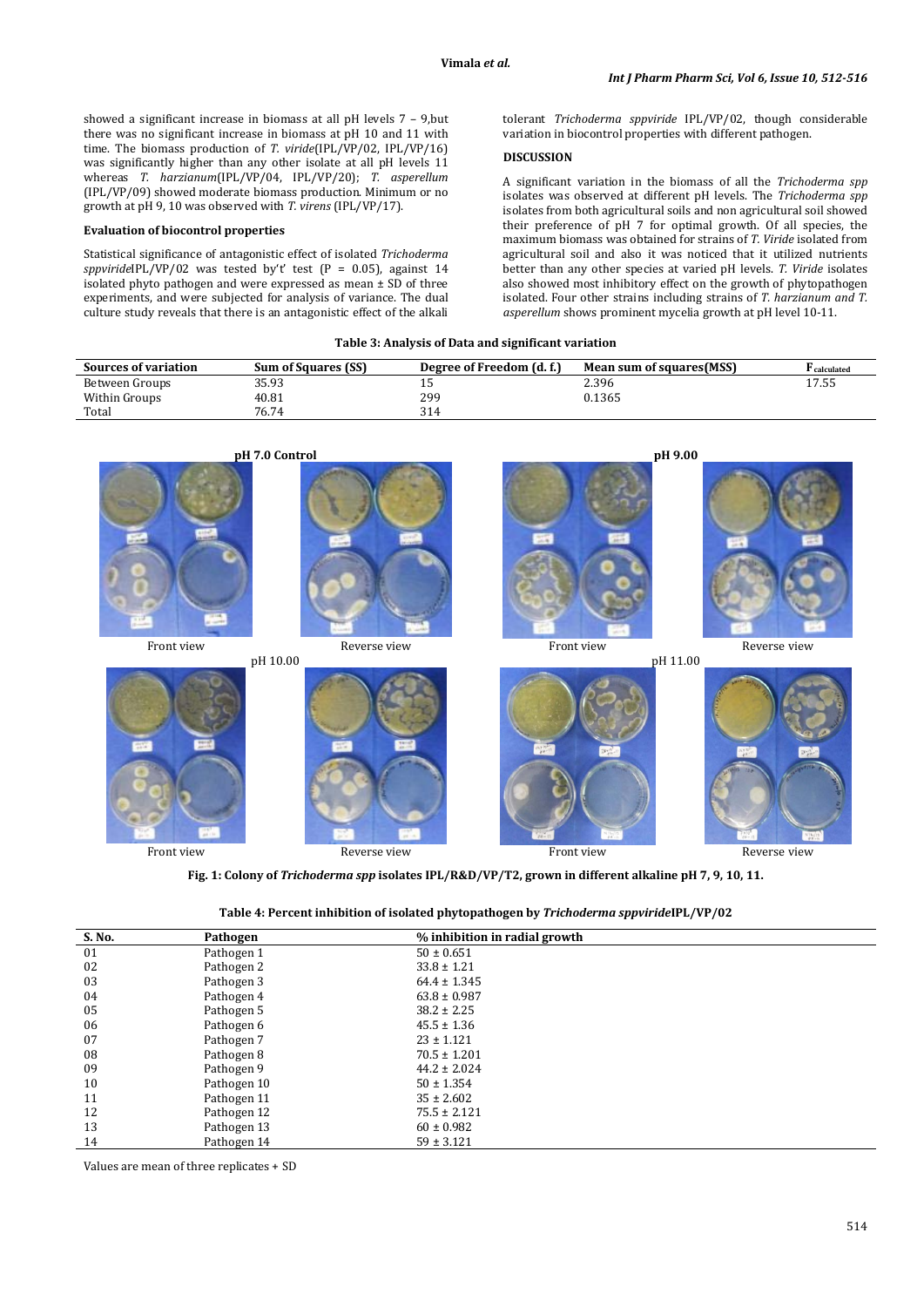

**Fig. 2: (1-14): Interaction of Isolated 14 pathogens with** *Trichoderma spp* **isolates** *IPL/R &D/ VP/T2.*

But there is a considerable difference in the sporulation among the isolates. Only one *T. viride* isolates from agricultural soil sporulate with count as high as  $2 \times 10^8$  was recorded. Some of the isolates showed biomass production at alkaline pH 9.00-11.00 but the sporulation was extremely low or no sporulation. Isolates from non agricultural soils preferred to grow at pH 7.0 – 10. This clearly indicated that the isolates obtained from agricultural soil have adapted themselves to different pH levels as the cultivation practices are known to affect the pH levels of agricultural soils which are reported to be alkaline [13]. It is different with the soils of non agricultural where there is no human intervention on the change of H+ion concentration of soils. pH suitable for the *invitro* growth of the fungi was correlated with the pH of non agricultural forestsoil from where these fungi occur<sup>[14]</sup>.

The present study also justify clearly that the isolates source plays an important role. The adaptation of *Trichoderma spp* isolates with varied pH clearly indicates that isolates from intense agricultural soils are tolerant to varied pH conditions. In contrast, isolates obtained from non- agricultural soils where there is no intervention of agricultural practices are not tolerant to varied pH levels. Hence, the present study recommend the use of these isolates as biocontrol agent (BCA) for obtaining better results in plant disease control. The isolate were tested for its biocontrol ability with 14 isolated phytopathogen and have shown significant results

## **CONCLUSION**

The isolation source of *Trichoderma spp* isolates has an effect on the biomass production at different pH levels. The isolates from cultivated soils are more adaptive to the tested pH ranges than the isolates from virgin soils. Hence, the *Trichoderma* isolates isolated from high pH soils were able to grow and tolerate high pH and exhibited maximum antagonistic activity against the pathogens

isolated from the alkaline soils. Any ideal Biocontrol Agent has to survive and perform under stress conditions. Soil stress like high pH plays a major inhibitory role in preventing the most virulent culture to multiply and perform its activities. Hence stress tolerant *Trichoderma spp* especially high pH tolerant *Trichoderma spp* is required for the crop cultivation under alkaline soil conditions. This study hereby concludes that stress tolerant *Trichoderma spp* are present under naturally problematic soils and can be isolated successfully and used as biocontrol agent for those problematic soils.

## **CONFLICT OF INTERESTS**

Declared None

## **REFERENCES**

- 1. L Kredics, L Manczinger, Z Antal, Z Penzes, K Szekeres, F Kevel, *et al*. *In vitro* water activity and pH dependence of mycelial growth and extracellular enzyme activities of Trichoderma spp strains with biocontrol potential. J Appied Microbiol 2004;96:491-8.
- 2. Harman GE, Howell CR, Viterbo A, Chet I, Lorito M. species—opportunistic avirulent symbionts". Nat Rev Microbiol 2004;2(1):43–56.
- 3. John. Bissett-A revision of the genus Trichoderma II. Infrageneric classification. Canadian J Bot 1991;69(11):2357-72.
- 4. J Dlużniewska. Reaction of fungi of Trichoderma genus to selected abiotic factors. Electronic J Agricultural University 2003;6:04.
- 5. Sarojini C Koll. Growth response of Trichoderma isolates against varying pH levels. Int J Environ Biol; 2012.
- 6. L. Kredics. [Influence of environmental parameters](http://hrcak.srce.hr/file/163474)  on Trichoderma spp [strains with biocontrol potential](http://hrcak.srce.hr/file/163474) Trichoderma spp Strains with Biocontrol Potential. Food Technol Biotechnol 2003;41(1):37–42.